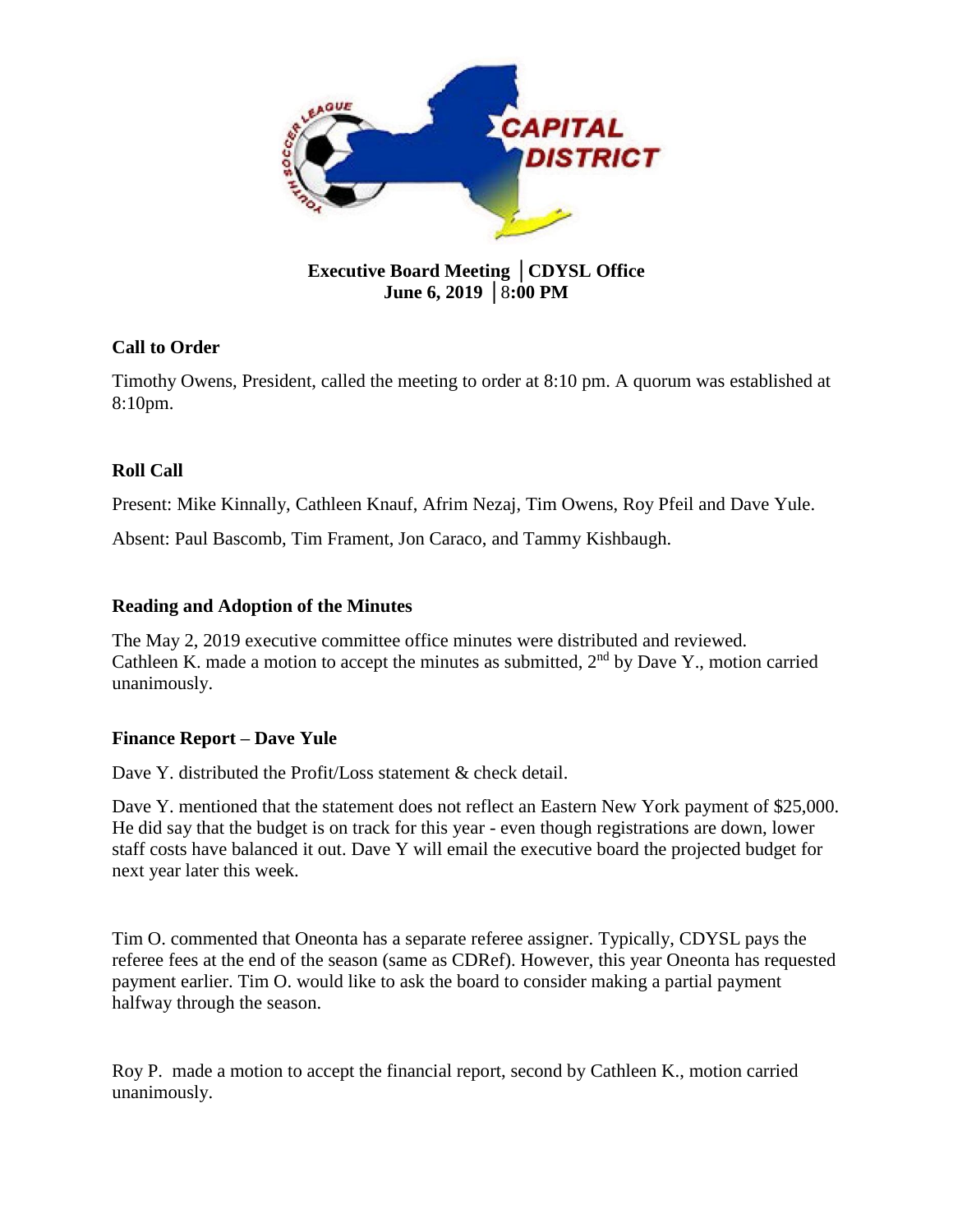### **Office Report – Tammy Kishbaugh (absent)**

The May monthly report was not distributed, but was read/reviewed by Tim O.

The AGM will be on August  $11<sup>th</sup>$  at Latham. Regarding coach licenses, the website is kept up to date for courses offered, link for the online portion is up to date. The venue for the fall ball program is being worked on with Maalwyck Park and Fifty FC. There are 4 clubs who have not registered any players with CDYSL in almost two years, and will become inactive with CDYSL on August 31st: Chatham Soccer Club, Cohoes Soccer Club, FC Empire and New Lebanon Soccer Club. Total number of players registered with Eastern New York is 7,819. Training of the registrars is going well and more than half have completed their training. Scholarship award winners will be presented at the June General Board Meeting. Tammy is working with Logical Net on the scheduling program that they are building for next season.

Roy P. asked where the players from the inactive clubs have gone, and Dave Y. responded that Cohoes players went to Latham.

### **Committee Reports:**

### 1. **Rules – Scott Swere (absent)**

Tim O. mentioned that a meeting was conducted regarding the rules, and the following will be presented at the June General Board Meeting.

- a. Team commitment/registrations –streamline the process so that there is a set flat fee per team based on the age of the team. Technically it doesn't raise fees (depending on how many players are on the team). The fee structure will be U8 (roster max is 14 players)-\$600, U10-\$675, U12-\$750, and U14-\$824
	- a. This fee does include commitment fees, CDYSL and Eastern NY fees.
	- b. Mentioned that this could be difficult for some teams as we are asking more money upfront.

Roy P. mentioned that if there are only 10 kids on a team, it makes it much more expensive. It is going to be difficult for teams that are having trouble getting enough players. Cathleen K. asked what the purpose is for the change, and Tim O. said it is to streamline the process. Dave Y. proposes that this would be effective 2020-2021 because clubs have already done their budgets. Mike K. is concerned that if the number of games is lowered, and we are requesting payment upfront, clubs could vote the proposal down.

b. Printing of the player passes would now be the responsibility of the clubs.

Cathy K. voiced a concern that teams will stack the roster. She has experienced that already with EDP.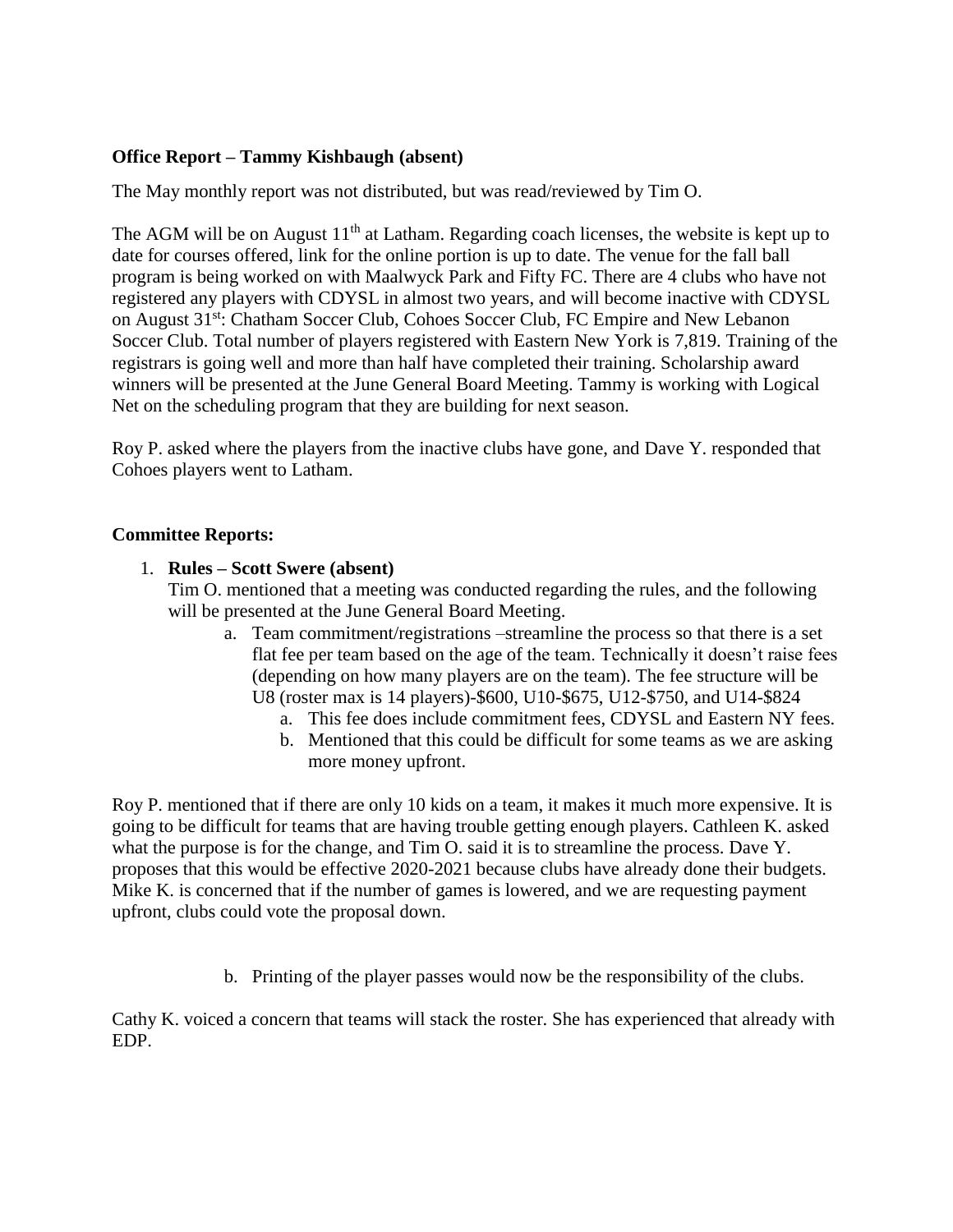c. Raise Fall Ball fees from \$80 to \$100 per team. If the team then registers for the Spring league, they would receive a discount of \$50.

Cathy K asked what is the purpose of the 3 changes. Tim O. said there were many benefits:

- Payments would come in earlier
- Teams would have fully committed earlier
- Office could start to set up brackets earlier
- Player passes would go to the teams, so it would streamline the office, resulting in quicker turnaround time

Tim O. clarified that there is a problem getting the work into the office on time, which creates a backlog for the office. This would move more of the responsibility over to the clubs. May registrations were over 1,000 this year, which is very difficult for the office to process them all in a timely fashion. Tim O. said that the office would only need to verify and electronically approve the registrations.

Dave Y mentioned that when Eastern NY changes software companies (possibly January), the registrars may have to re-register their players with the new software unless the new system will import the players information.

Tim O said that because the board approved the recent duel registrations, the guest pass rules will also need to be adapted.

### **2. Finance – Dave Yule**

Dave Y. reported that next years' budget will be emailed this week to the executive board and will be discussed at the general board meeting next week.

### **3. Games – Paul Bascomb (absent)**

Tim O. reported that the season is in full swing, and because of weather, it will be going on to the end of June.

### **4. Membership/Nominations – Afrim Nezaj**

There was a request from a club asking to join with only 1 team. Since the CDYSL rules require 3 teams in a club to join, it was suggested that they contact a neighboring club.

### **5. Registrations – Tammy Kishbaugh (absent)**

This year was the largest number of players registered in May for the past 10 years, which caused a significant office backlog.

### **6. Zero Tolerance/Appeals – Roy Pfeil**

Roy P. reported that there are several ZTEC reports, and the decisions have been made. Typically, Roy P. mentioned that he sends a warning or a small fine on the first report.

A discussion was had about raising the \$50 fines in the future, Roy P. said that this is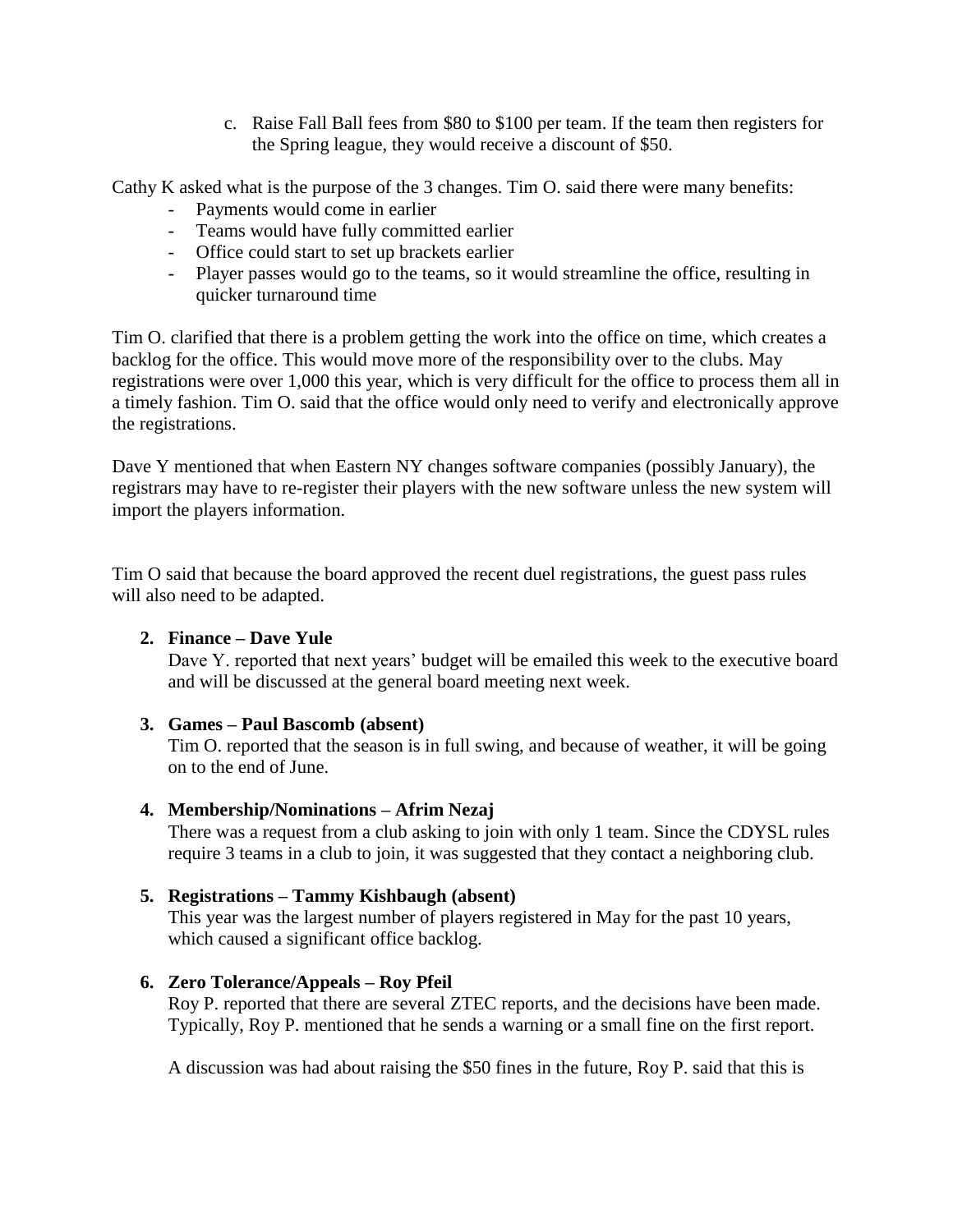relatively new, and that there have only been 3 fines in 2 years, and that was because the club had already received a warning. There have been about 20 zero tolerance reports over the past 2 years.

- **7. Arbitration/Appeals – Tim Frament (absent)** No report
- **8. Scholarships – Dave Yule**  No report

### **Special Committees**

- **1. Programs – Roy Pfeil**
	- **a. Coaching Education – Roy Pfeil**

Roy P. reported that Tammy K. has been given all the names of the people that have taken the in person

### **b. ODP Program – Tim Frament**

Roy P. mentioned that this weekend is the Region One ODP tournament

- **c. TOP Soccer** No report
- **d. Coaches Workshop** No report

### **Unfinished Business**

1. **Bus Trip–** All seats were sold except for the two that were raffled off at the Coaches Workshop. Prior to the trip, the profit was projected at over \$500. Unfortunately, the Yankee Trails bus was reserved, and the bus never arrived for the trip. Because of this 14 people volunteered to drive everyone to the game and should be reimbursed for their mileage/tolls/parking.

Tim O. reported that Tammy K. has been in contact with Yankee Trails, and they originally offered to cover the cost of the bus and the tickets. Now the owner of Yankee Trails is offering to cover the cost of the bus plus \$50 Yankee Trails gift card for each of the 55 people on the trip. Some people have requested a full reimbursement because they didn't go on the trip once the bus didn't arrive.

Tim O. recommended that CDYSL make the situation public by going to the press/news outlets. Afrim N. and Roy P. disagreed. Dave Y. suggested threatening Yankee Trails with legal action.